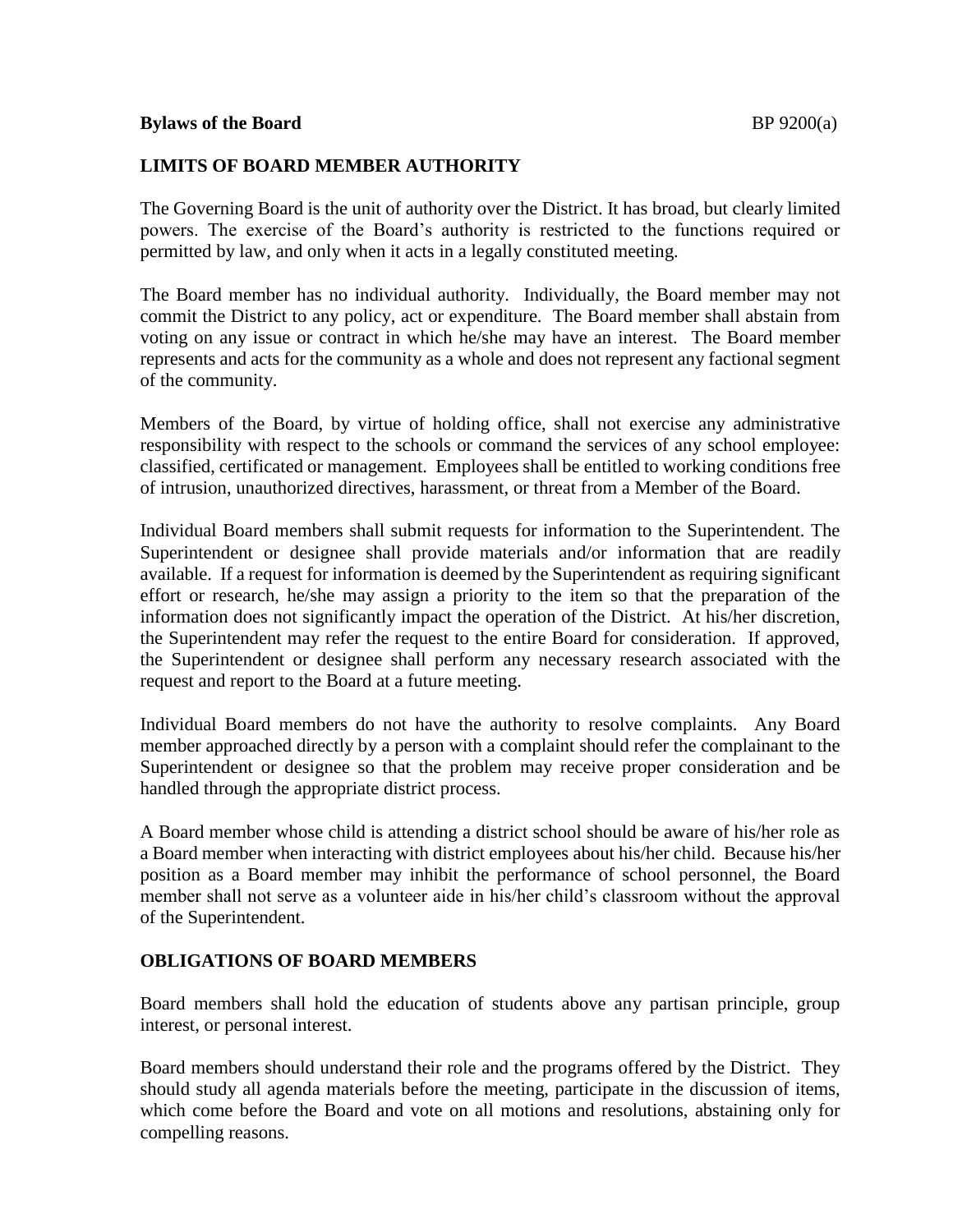## **LIMITS OF BOARD MEMBER AUTHORITY** (continued)

Board members shall refer Board-related correspondence to the Superintendent for forwarding to the Board or for placement on the Board's agenda, as appropriate.

Board members and Board members-elect are responsible for complying with the requirements of the state's open meeting laws. The Superintendent or designee shall provide a copy of the Brown Act to each Board member and to anyone elected to serve on the Board of Education. (Government Code 54952.1)

The Board majority shall censure Board members who exert administrative authority outside the authority permitted by law. The District will conduct an in-depth investigation prior to any Board member censure.

**Policy Reference Disclaimer:** These references are not intended to be part of the policy itself, nor do they indicate the basis or authority for the board to enact this policy. Instead, they are provided as additional resources for those interested in the subject matter of the policy.

| <b>State References</b><br>Ed. Code 200-262.4 | <b>Description</b><br>Educational equity; prohibition of discrimination on the basis of<br>sex |
|-----------------------------------------------|------------------------------------------------------------------------------------------------|
| Ed. Code 35010                                | Control of district; prescription and enforcement of rules                                     |
| Ed. Code 35100-35351                          | Governing Boards                                                                               |
| Ed. Code 35160-35184                          | Powers and duties                                                                              |
| Ed. Code 35291                                | Rules (power of governing board)                                                               |
| Ed. Code 35292                                | Visits to schools (Board members)                                                              |
| Ed. Code 51101                                | Rights of parents/guardians                                                                    |
| Ed. Code 7054                                 | Use of district property, campaign purposes                                                    |
| Gov. Code 54950-54963                         | The Ralph M. Brown Act                                                                         |
| Gov. Code 54952.1                             | Member of a legislative body of a local agency                                                 |
| Gov. Code 54952.7                             | Copies of chapter to members of legislative body                                               |
| <b>Management Resources References</b>        | <b>Description</b>                                                                             |
| <b>CSBA</b> Publication                       | CSBA Professional Governance Standards, 2000                                                   |
| Website                                       | <b>CSBA</b>                                                                                    |
| <b>Cross References</b>                       | <b>Description</b>                                                                             |
| 1160                                          | <b>Political Processes</b>                                                                     |
| 1240                                          | <b>Volunteer Assistance</b>                                                                    |
| 1312.1                                        | <b>Complaints Concerning District Employees</b>                                                |
| 1312.2                                        | <b>Complaints Concerning Instructional Materials</b>                                           |
| $1312.2-E(1)$                                 | <b>Complaints Concerning Instructional Materials</b>                                           |
| 1312.3                                        | <b>Uniform Complaint Procedures</b>                                                            |
| $1312.3-E(1)$                                 | <b>Uniform Complaint Procedures</b>                                                            |
| $1312.3 - E(2)$                               | <b>Uniform Complaint Procedures</b>                                                            |
| 1312.4                                        | Williams Uniform Complaint Procedures                                                          |
| $1312.4-E(1)$                                 | Williams Uniform Complaint Procedures                                                          |
| $1312.4-E(2)$                                 | Williams Uniform Complaint Procedures                                                          |
| 1340                                          | <b>Access To District Records</b>                                                              |
| 5020                                          | Parent Rights And Responsibilities -                                                           |
| 6020                                          | Parent Involvement                                                                             |